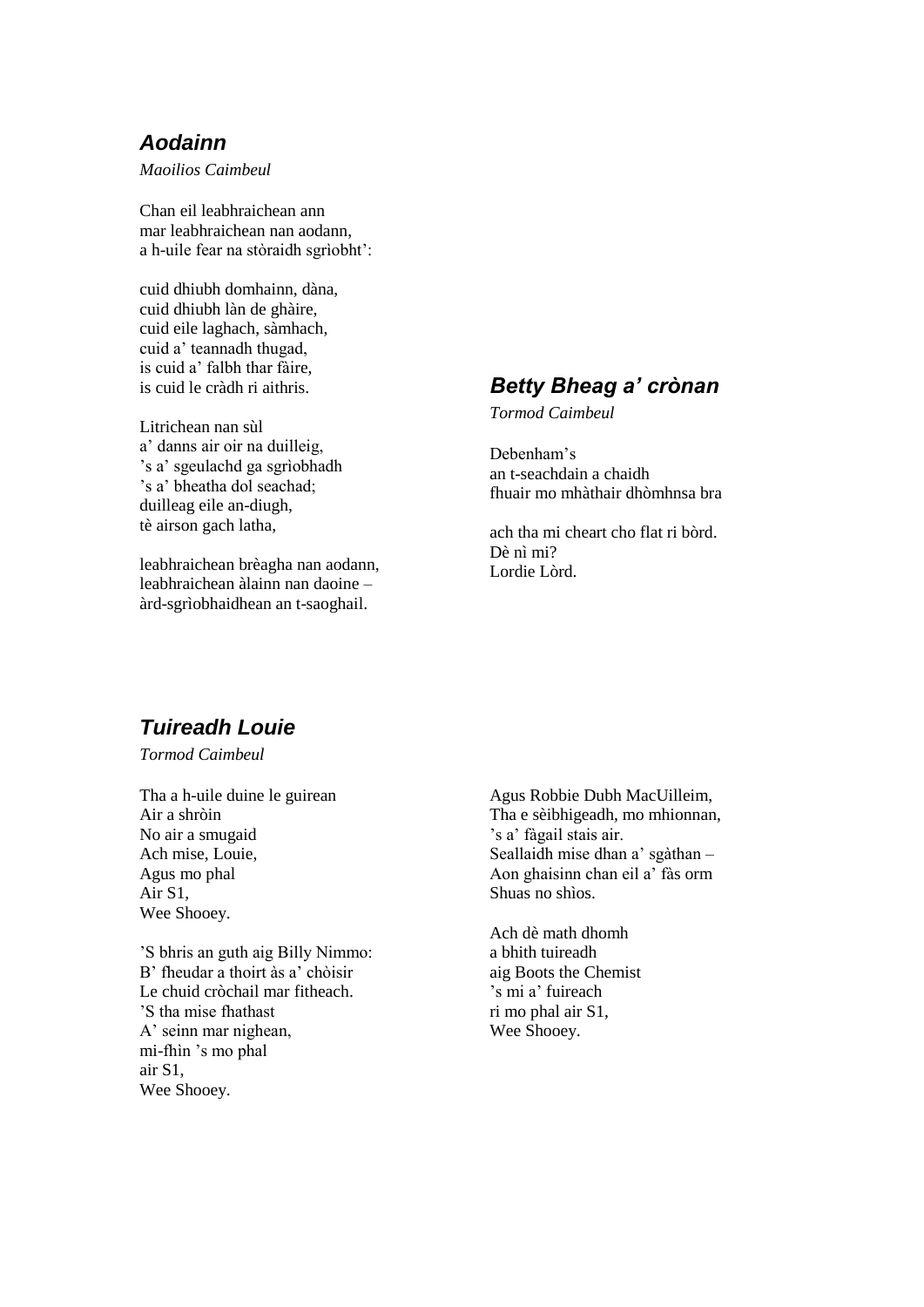## *Can Gu Robh Adhaircean Oirnn*

*Fearghas MacFhionnlaigh*

Can gu robh adhaircean oirnn – cròic a chaochlas cruth a rèir gach smaoin – dìreach, snìomhte, crùbte.

Can gu robh ar ceann na uisgeadan – gach smaoin a' tighinn am bàrr mar chreutair mara – bradan, partan, gibearnach.

Can gu robh dreach ar craicinn fo bhuaidh ar sunnd – purpaidh, orainds, uaine; slige, lannan, bian.

Saoil am biodh sinn sona mar sin? Neo am biodh bùth nan cidhis trang?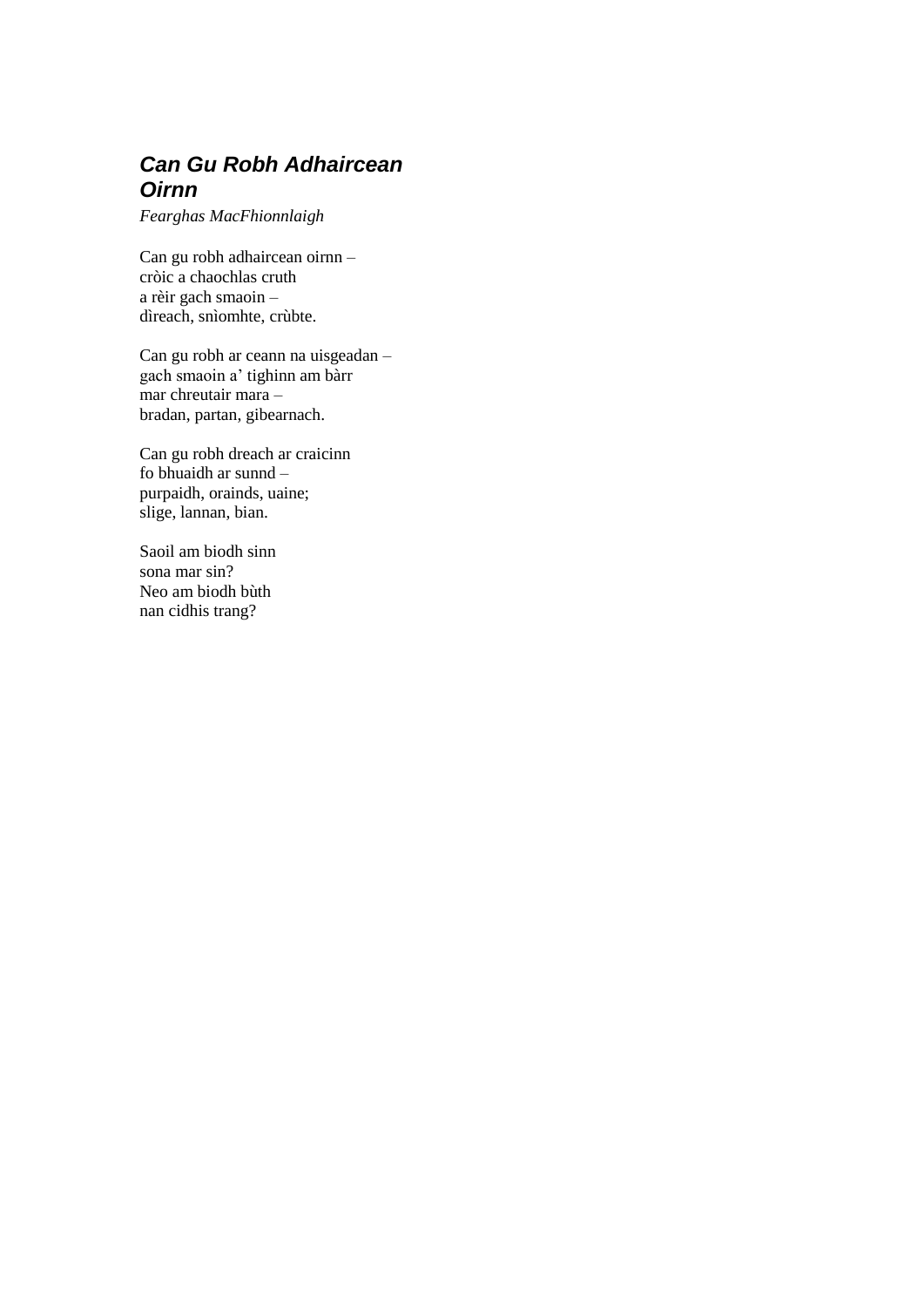## *Mo long bheag shealastair*

*Iain A MacLeòid*

Hì horo luing, mo long bheag shealastair togail do chùrs' air lochan an lòin, hì horo luing.

Lochan na buaile 'n cuan mòr farsaing dhut, eallach dem smuaintean suainte nad shiùil, hì horo luing.

Eallach dem smuaintean suainte nad chanabhas, eòlas mo shinnsre treòrach do stiùir, hì horo luing.

B' eòlach mo sheanair air ròpan is canabhas, b' eòlaiche m' athair air bàta na smùid, hì horo luing.

Bhàta mo bhruadair, 's buadhmhor sealladh ort seòladh thar Cuan mo Bheatha bho thùs, hì horo luing.

Seòladh bhom thùs gu dùthaich mhaireannach – Acarsaid Dòchais, Cala gach Dùil, hì horo luing.

## *Mo lèirsinn gheàrr-sheallach*

*Prem Chaya (Thailand) Air eadar-theangachadh le Anna Latharna NicGillìosa*

Dham shùilean-sa geàrr-sheallach tha an saoghal a' coimhead nas annasaich na bhiodh dùil aig na fradhaircichean no luchd-saothrachaidh nan speuclairean!

Tha an talamh a cheart cho gorm 's tha na speuran gorm-bhàn: chì mi ìomhaighean neo-shoilleir, astar do-thuigsinn dhòmhs', horò de dhathan brèagha, is cumaidhean fo cheò.

#### Gu tric bidh sealladh cumanta a' nochdadh bòidhchead ùr fhad 's bhios olc is gràndachd falaichte fo sgàileachan de sgleò: neo-thruacantachd a' seargadh far aghaidhean fuara cruaidh.

Mar-sin na gabhaibh truas rium: bidh mo shùilean-sa geàrr-sheallach a' faicinn saoghal diamhair làn mhìorbhailean is annasan!

### *Anns an teine*

*Iain C. Mac a' Ghobhainn*

Chì mi anns an teine sgialachdan tha èibhinn, caistealan mòra geala is crùbagan aig cèilidh, submarine a' sabaid ri destroyer anns an Nèibhidh, is geàrr is cù is rabaid nan suidh' ri taobh a chèile.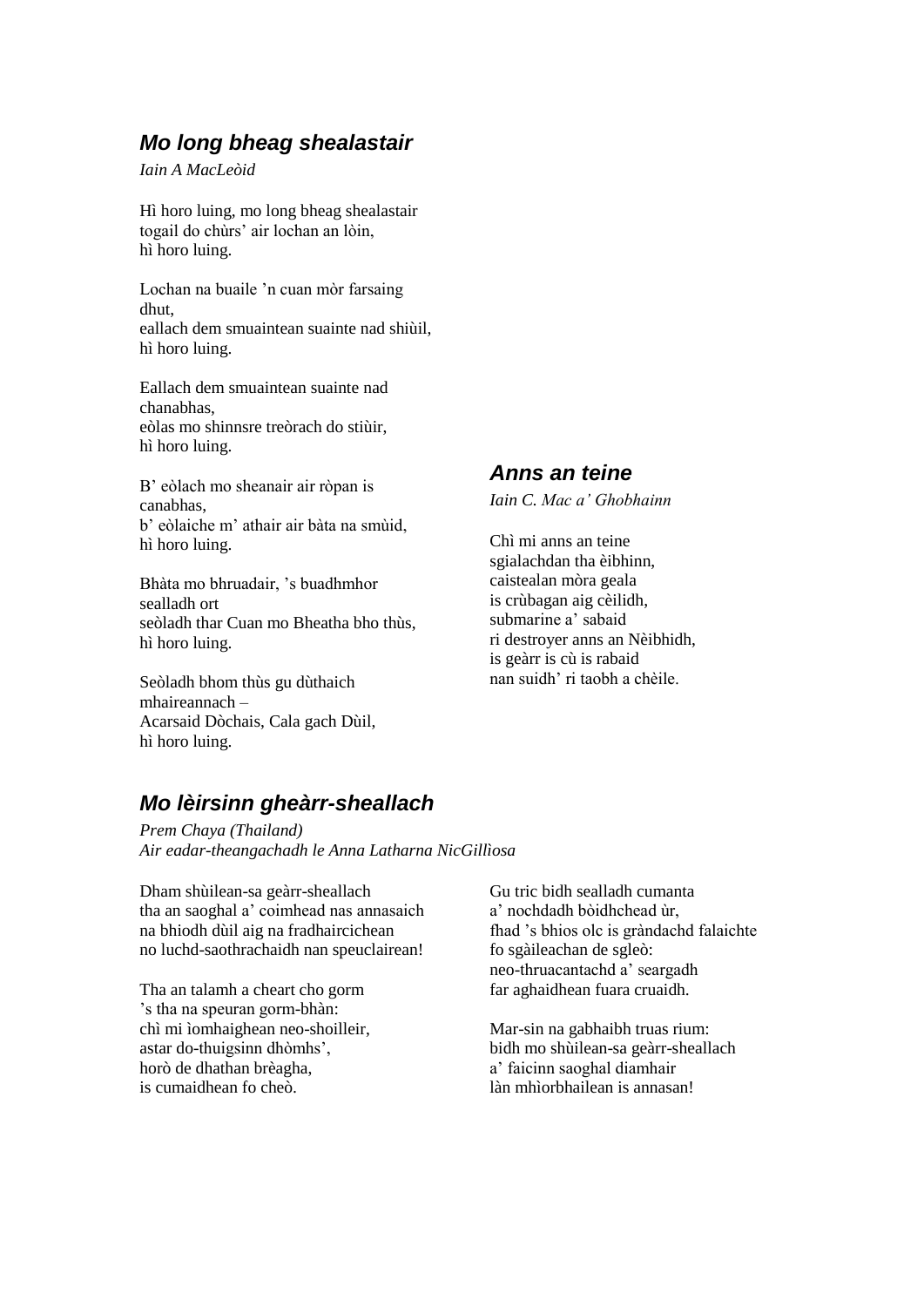### *Fraochan*

*Dòmhnall Dòmhnallach (Dòmhnall Èirisgeidh)*

Tha cuilean beag aig Dùghall ris an canar Fraochan – robairneach beag tùchanach, gòrach; 's chan eil air an t-saoghal cho dona ris a' bhrùid ud gu luideagan is aodach a shròiceadh.

Nuair a dh'èirich Iagan sa mhadainn mhoich Diciadain chan fhaigheadh e aon sùil air a bhrògan; 's bha a mhàthair às a ciall ag iarraidh a' chnap shiabainn 's an cuilean beag a' sgiamhail sa chlòsaid.

Nuair shlaod iad às a' chùil e bha coltas bochd air Fraochan, 's e casadaich 's a' brùchdail 's a' sgòrnaich; nach e a rinn a bhiadh air punnd gu leth de shiabann, 's cha mhòr gun d' fhàg e iall de na brògan!

An uair thig cù Caitrìona a nall an-seo air fhiaradh bidh 'n cuilean ud mar mhial-chu a' bòilich. Cha robh beathach riamh ann cho tapaidh ris, mas fhìor dha, gu cumail chon is bhiastan an òrdugh.

Bidh e cnagadh fhiaclan, a' snagadaich 's a' dìosgan, a' dranndan is a' riabadh le spògan, a' bragadaich 's a' sgiamhail, is coltas air cho fiadhaich – cha robh a leithid riamh san Roinn-Eòrpa!

#### *Mo chuilean*

*Criosaidh A NicÌomhair*

Rolanach beag le shùilean làn spòrs, earball ga chrathadh nuair bhios e air dòigh –

mo chuilean beag laghach cur fàilt orm fhìn,

a' togail mo chridhe 's cur teich air mo sgìths.

Breabaidh e bàla le shròin air an làr, cuiridh e 'n sgioba aig Rangers gu nàir'; cha mhoth' e na piseag, ach le mheabadaich chruaidh teichidh gach beathach 's gheibh esan a' bhuaidh.

Snàmhaidh e 'n abhainn cho math ris an ròn,

lorgaidh e rabaid a' snòtadh le shròin, crathaidh e earball is seallaidh e suas le deàrrsadh na shùilean ag iarraidh dhol cuairt.

## *A' phiseag*

*Melina NicIlleathain*

'S ann thòisich a' phiseag bheag air leumadaich 's tionndadh, a' ruidhleadh 's a' ruideanachd – gu deimhninn, bha i sunndach!

a' breabadaich 's a' bocadaich, 's cur charan air an ùrlar, 's a' ruith o chùl an dreasair mar am peilear suas an cùirtear!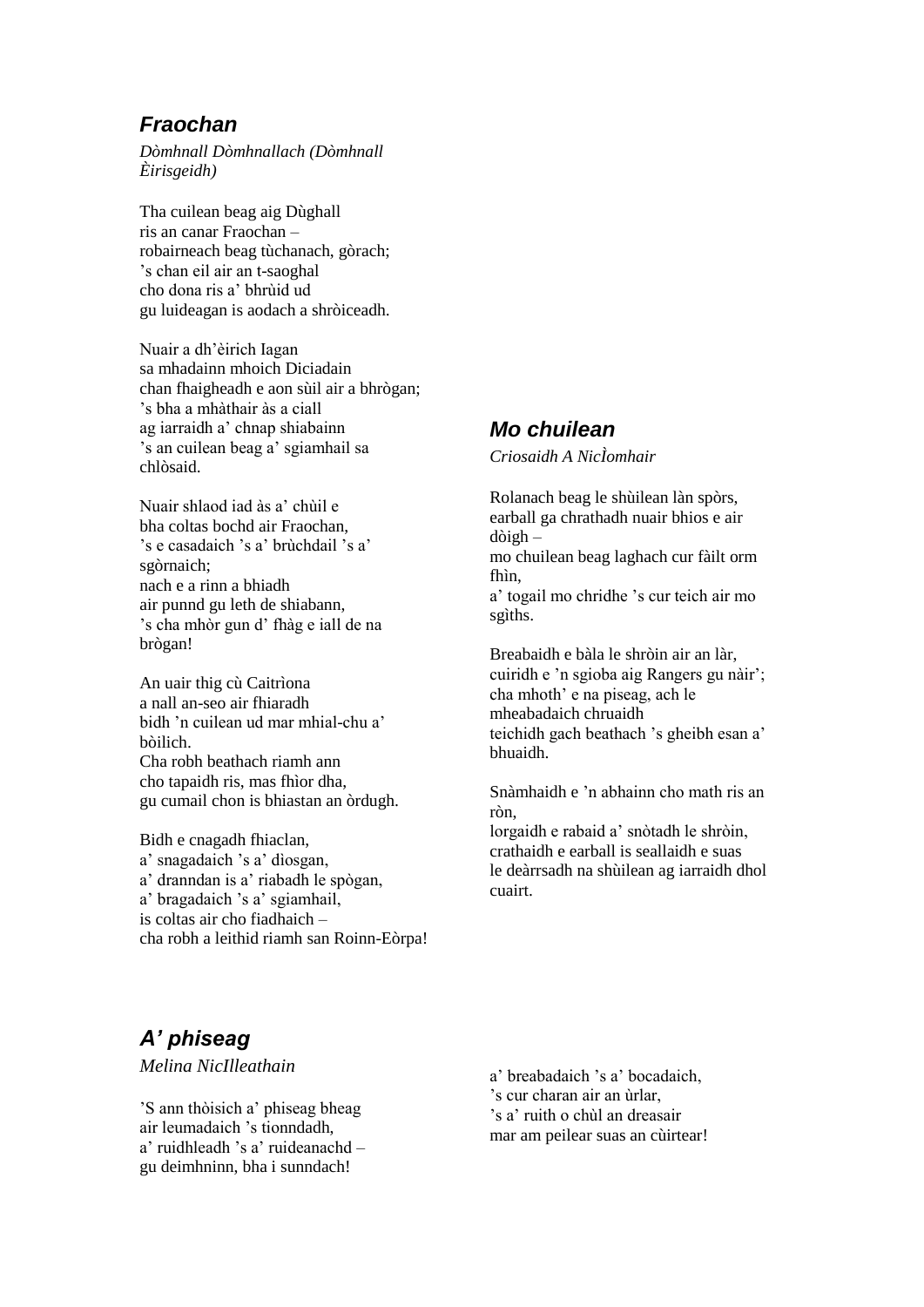# *Dàn airson Snùci*

*Fearghas MacFhionnlaigh*

tha ar cat dubh marbh

tha fhios nach eil e iomchaidh

a bhith caoidh chait

nuair a tha crìth-thalmhainn

an Sìna tuiltean

sa Bhangla Deis gort

feadh leth 'n t-saoghail

ach tha ar cat dubh marbh

's bha gràdh againn air

### *An aois*

*Ruaraidh MacThòmais*

Chunnaic mi cat a' tighinn air eun agus faiceall aige sa h-uile ceum 's chunnaic mi fios a' chait san fhàillidheachd chiùin 's nuair a thàinig e gu h-aon 's gu dhà, 's ann a thàinig e air an eun le leum: 's ann mar sin a thig an aois fhèin.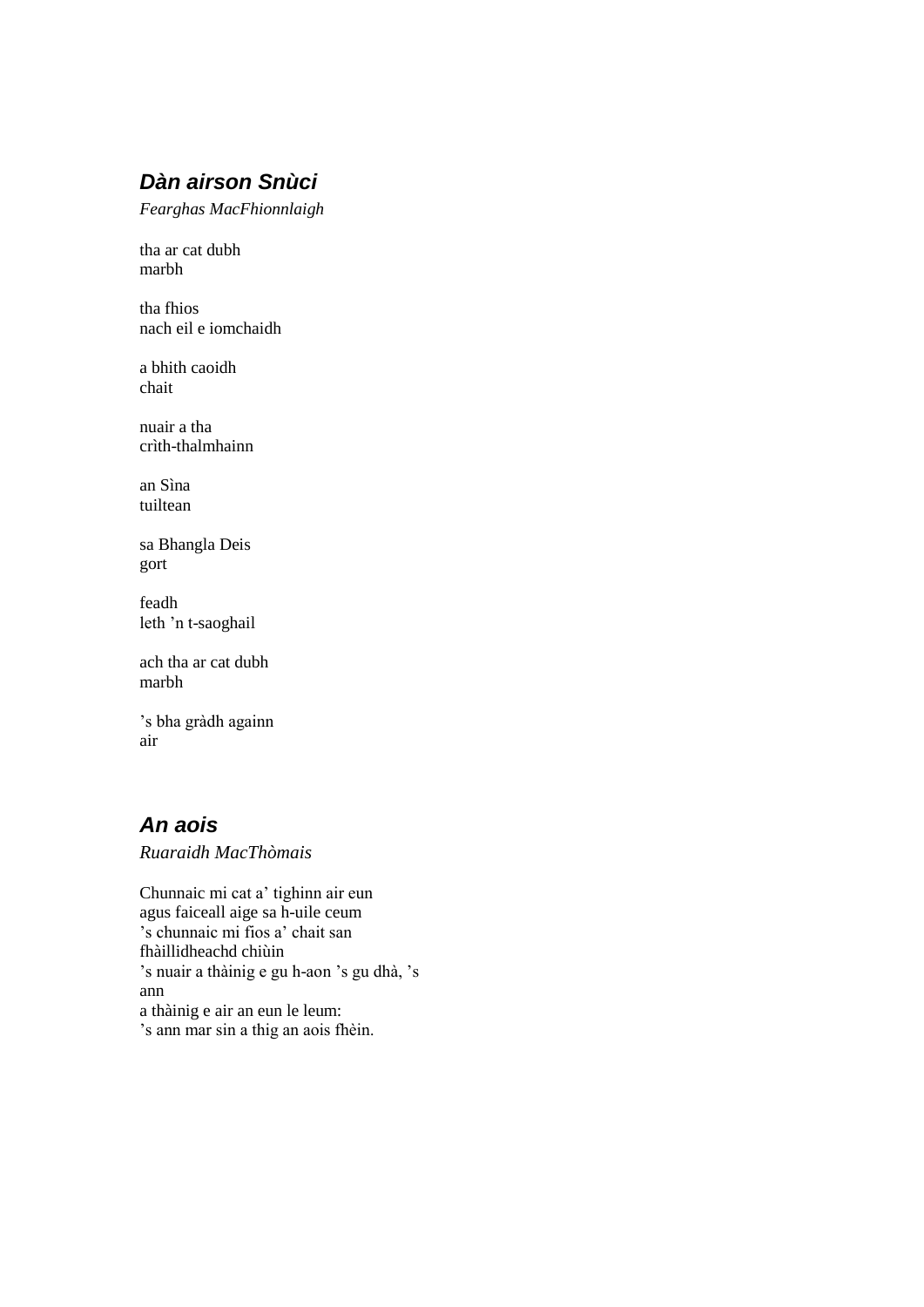## *Òran Arrais*

*Dòmhnall Dòmhnallach (Dòmhnall Ruadh Chorùna)*

Ghillean, march at ease! Rìgh na sìth bhith math ruinn a' dol chun na strì 's chun nan cill aig Arras. Ghillean, march at ease!

Tillidh cuid dhuinn slàn, cuid fo chràdh lann fala, 's mar a tha e 'n dàn roinn le bàs a dh'fhanas. Ghillean, march at ease!

Gus ar tìr a dhìon eadar liath is leanabh mar dhaoin' às an rian nì sinn sgian a tharraing. Ghillean, march at ease!

Gura lìonmhor sùil shileas dlùth 's nach caidil nuair thig fios on Chrùn nach bi dùil rim balaich. Ghillean, march at ease!

### *Deireadh Leave 1940*

Malcolm MacLean (*Calum Beag Chalum Iain Aonghais*)

O, Leòdhais mo ghràidh, dèan innse dhomh 'n-dràst', an àm dhomh bhith fàgail do ghlinn: 'n tèid mi thairis air sàl 'n dùil tilleadh gu bràth, no an slàn le mo Thàbost a-chaoidh?

Am faic mise tuilleadh a' ghrian ri dol sìos 'n Taobh Siar de Eilean mo ghràidh? No 'n cluinn mi na buillean bhios tonnan a' chuain a' bualadh bith-bhuan air a thràigh?

Cha b' fhada bha 'n t-seachdain dol seachad an Leòdhas an comann nan eòlach 's luchd-gaoil; chan fhaod mise fuireachd ged 's duilich an-dràst' dhomh fàgail Eilean an Fhraoich.

'S na balaich a dh' fhàs sa bhaile-s' leam 'n àird, an-diugh sàs air muir agus tìr an nàmhaid gun truas – ach gheibh sinn a' bhuaidh,

ged 's goirt agus cruaidh oirnn a' phrìs.

Nuair thàinig 'n ath-dhoras dhuinn naidheachd a' bhàis mo chràidh-sa chan urrainn dhomh inns' – 's mo charaid na shuain an doimhneachd a' chuain: tha an smuain gu briseadh mo chrìdh'.

'S gu saoil leam gur 'n-dè bha mise 's e fhèin

toirt ceum nan cladaichean àrd', 's le gòraich' na h-òig' cur ruaig air na heòin

bhiodh beò sna creagan len àl.

Ged bhios mise thall an dùthaich nan Gall is tric mi sna gleanntan nam smaoin, a' cromadh don chladach moch madainn gu tràth,

's mo charaid mar bha ri mo thaobh.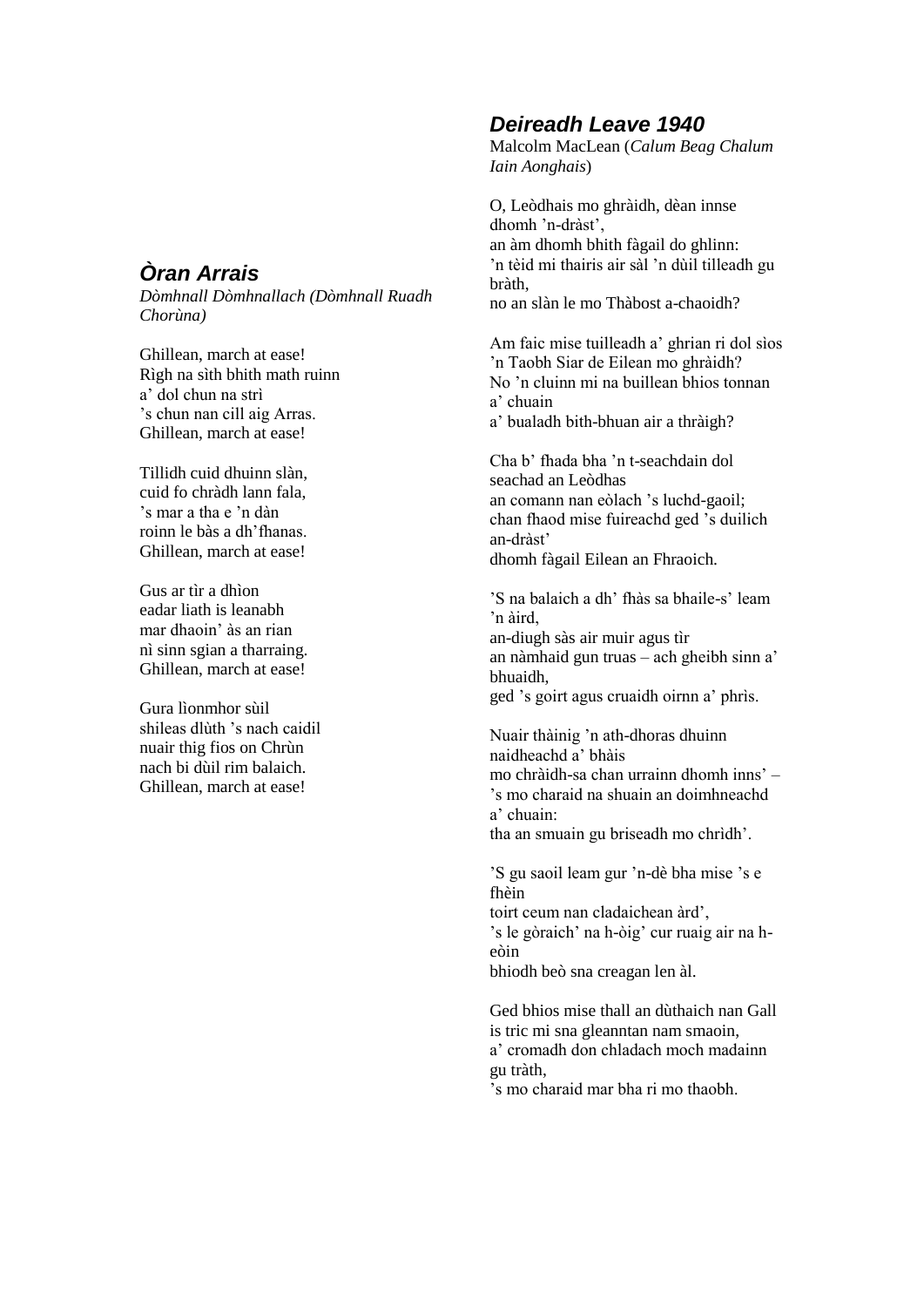### *Uilebheist Ulaidh*

*Dòmhnall Iain MacDhòmhnaill*

Uilebheist Ulaidh na crostachd, A craos fosgailte gu feòil; Tart oirre gus gluasad iorghail 'S 'g imlich timcheall a beòil.

I murt ann an ainm creidibh, A h-altachadh an ainm Dhè, 'S dìosg aig a ficail a' cnàbladh A' phàistein a mhurt i 'n-dè.

Creideamh na beul, fuath na cridhe, Olcas ga bioradh gu buaireadh; I ruith nan cùl-shràidean cumhang A' sgaoileadh cumha feadh shluaghan.

Cuin a chìosnaichear a h-acras – No idir a tart gu fuil; Am buannaich thar eucoir ceartas A chuireas bacadh san tuil?